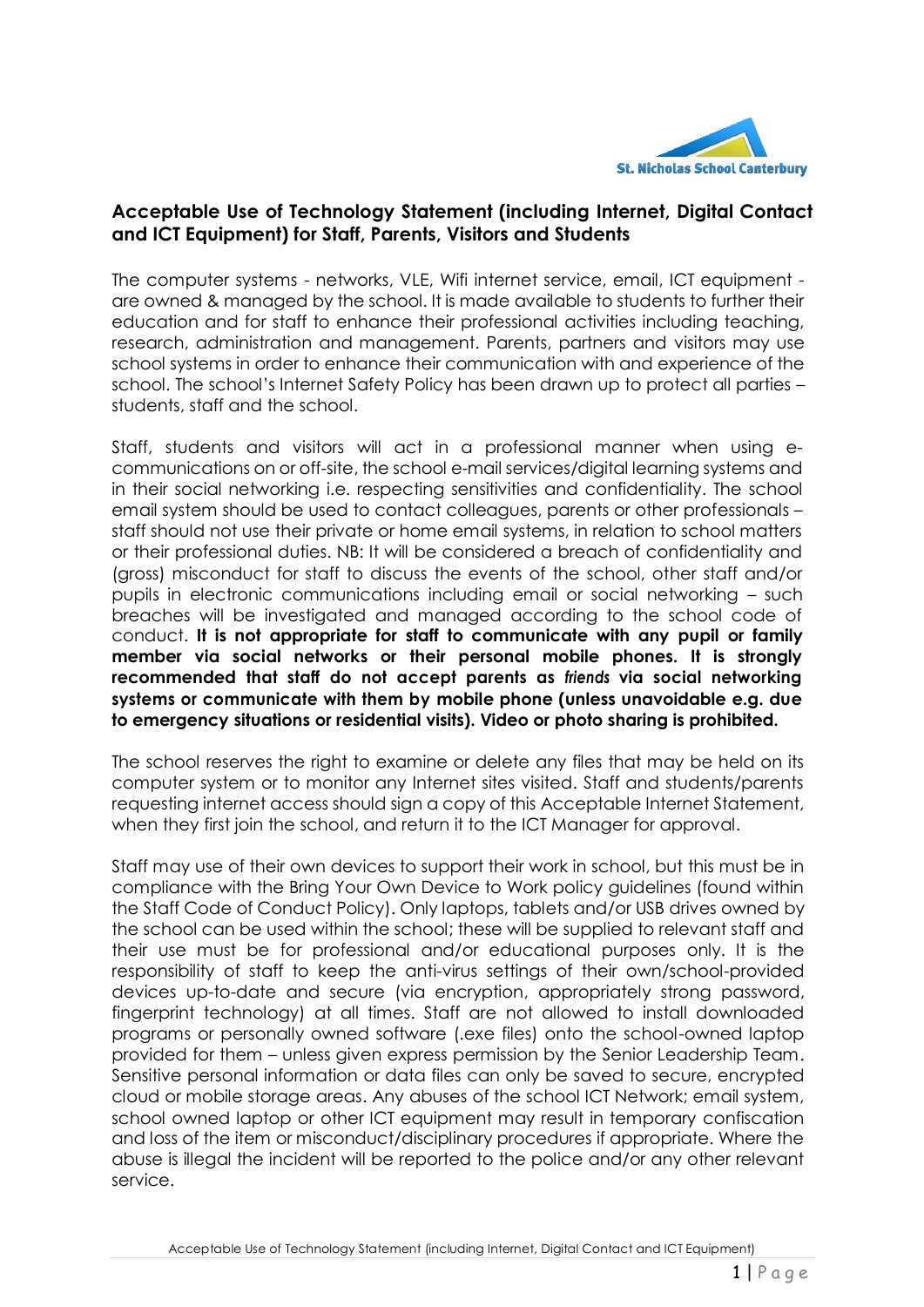## **Rules for use of the school internet and network systems:**

Access should only be made via the authorised account and (appropriately strong) password, which should not bemade available to any other person.

Activity that threatens the integrity of the school ICT systems, or activity that attacks or corrupts other systems, is forbidden – any activity will be considered as grossmisconduct.

There is a zero tolerance of *cyberbullying* of any sort in or out of school; this will result in the loss of a school account and reporting to the senior school leader on duty, for action. This includes mobile phone use and social media. The posting of anonymous messages and/or forwarding of chain messages are forbidden. Any occurrence of *cyberbullying* or pupil misuse of the school network/internet systems will result in the loss of such privileges for a term and a parental interview with the Deputy Headteacher. All *cyberbullying* or *sexting* incidents must be reported

Copyright materials must be respected and school-based information systems or hardware must not be used in the commissioning of any criminal offence – any computer misuse will be considered misconduct.

Staff will maintain data protection at all times. Care must be taken with the use of USB pen drives, cameras and school laptops off-site. NB: All laptops and pen drives should be encrypted to maintain data security. Data protection violations will be considered grossmisconduct.

For safeguarding purposes, no mobile device - laptop, camera, USB drive etc. - will leave the school containing photographic or video images of the pupils. Any photographs of students taken (on cameras or mobile phones) will be transferred to the school system within 24hrs of the image being taken or on return to school, (if on a residential visit). No images of pupils or events during the school day/on school premises may be used on the personal social networking space of school staff or visitors. This will be considered gross misconduct and result in disciplinaryprocedures.

The use of mobile technology to access the internet is prohibited within the school grounds (personal mobile phones, tablets, wearables – e.g. smart watches) as these internet devices and their usage cannot be monitored and, therefore, there *safety* cannot be assured. Pupils may only use phones to listen to music with specific permission (see mobile phone policy).

All Internet activity should be appropriate to staff professional activities or the students education. Legitimate private interests may be followed where these cause no difficulties for other users and do not compromise school use. *Online shopping is not consideredappropriate!*

Use of the school internet system or equipment for personal financial gain, gambling, political purposes or advertising is forbidden. Information sharing (e.g. regarding services for parents) is permissible.

The same professional levels of language should be applied when using email, particularly as they are often forwarded or may be sent inadvertently to the wrong person. Inappropriate use of the email system or inappropriate language within messages will be considered as misconduct and a disciplinary issue. School events or images included pupils must not be shared via socialnetworks.

Users must only access those sites and materials relevant to their work in school.